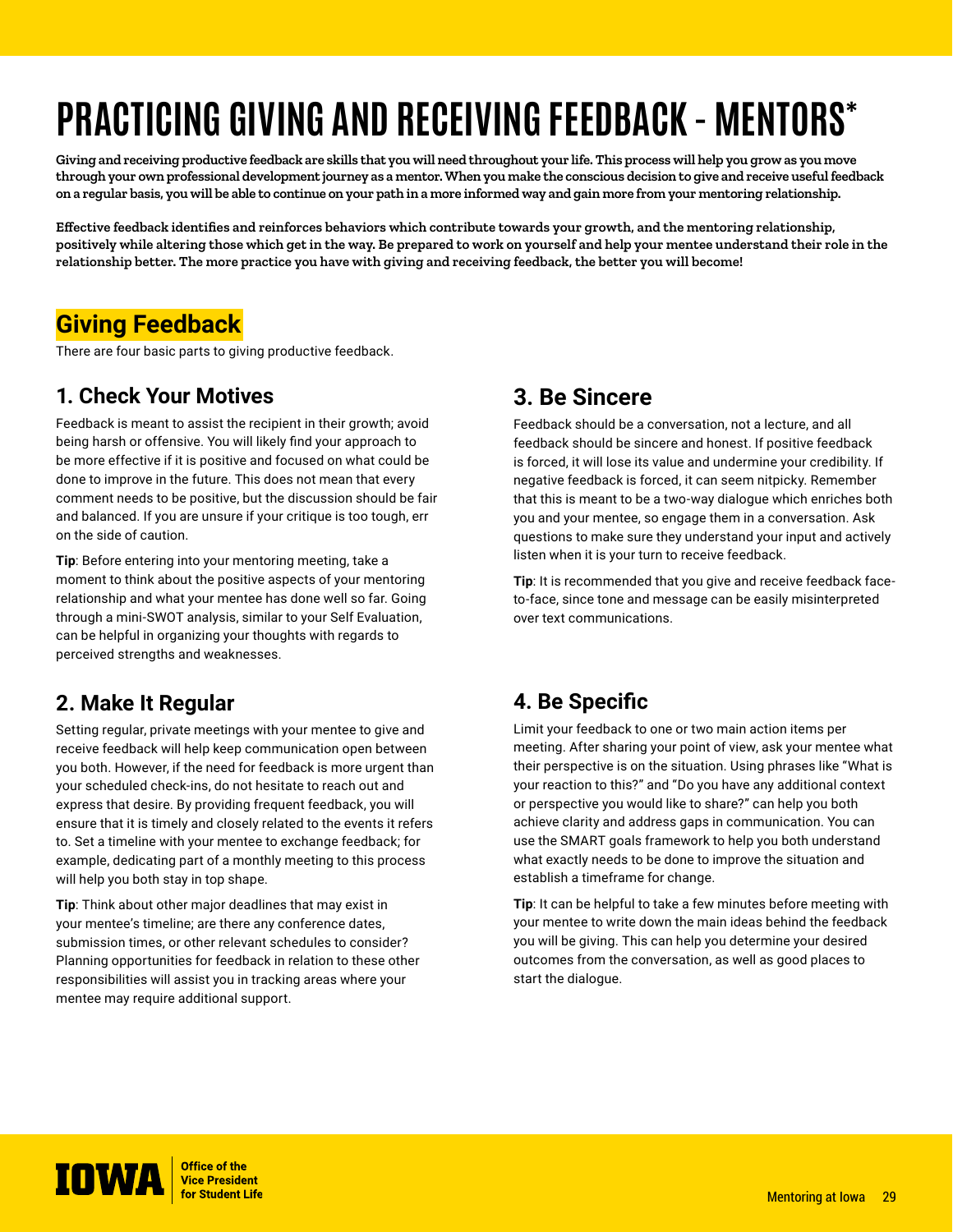# **Receiving Feedback**

There are four basic parts to receiving productive feedback.

## **1. Be Specific**

Start on a positive note by asking about what you are doing well so far, then ask about one or two action areas that your mentee feels need improvement. You will receive better feedback if you ask specific questions such as "What's one thing I could do to improve my communication style as your mentor?" and "Was the last round of critique I provided on your paper useful?".

**Tip**: If you are unsure why your mentee is providing a specific type of feedback, then ask further questions such as "Can you please explain further?". It is important to clarify any confusion over feedback in the moment it is given so that you do not jump to any incorrect conclusions.

# **2. Make It Regular**

Setting regular, private meetings with your mentee to give and receive feedback will help keep communication open between you both. However, if the need for feedback is more urgent than your scheduled check-ins, do not hesitate to reach out and express that desire. By exchanging frequent feedback, you will ensure that it is timely and closely related to the events it refers to. Set a timeline with your mentee to exchange feedback; for example, dedicating part of a monthly meeting to this process will help you both stay in top shape.

**Tip**: When receiving feedback, actively listen and take notes on what your mentee is saying. This will help you get the full measure of what they are saying so that you can respond effectively during your conversation and better prepare a plan towards improvement together.

# **3. Reflect On The Future**

Asking for feedback can be intimidating at first, but you can overcome this hesitation by adjusting your mindset. Remember that no one is perfect and that everyone is still growing. After your meeting, take time to reflect on the feedback that you and your mentee exchanged, remembering that the critique is meant to help you further develop. You may find the Feedback Matrix exercise at the end of this document to be useful during this process.

**Tip**: At the end of your meeting, thank your mentee for providing feedback. This will end the conversation on an upwards note and remind you that receiving feedback is a good thing.

## **4. Take Positive Action**

Feedback is only helpful when you take the next step and make a change to address areas for improvement. If you were previously unaware of an issue your mentee is raising, do not get defensive. Instead, ask for an example of where you fell short and if they have ideas for how you could improve. You may find the SMART goals framework useful for incorporating the feedback you received into your growth moving forward.

**Tip**: During your next evaluation meeting, take some time to check in with your mentee to determine if the changes you have made are making a positive difference.

# **Example**

- Dr. Patel is Robert's research advisor; at the beginning of their mentoring relationship, the two of them decided that they would exchange feedback twice a month leading up to Robert's dissertation defense. Lately, Robert has not been hitting his research deadlines and Dr. Patel wants to make sure that he is still on track with his project. Before their next meeting, she takes some time and makes note of what Robert has done well so far and the progress he has made. She also decides that her main piece of feedback will be centered around Robert submitting his section drafts after their agreed upon deadlines, rather than on time.
- During their meeting, Dr. Patel opens by mentioning that Robert has done an excellent job analyzing the data he has collected so far and specifically highlights a certain section where his writing skills shine. She then expresses concern that Robert has not been hitting his deadlines, and asks whether he believes their timeline needs to be adjusted a bit. Dr. Patel speaks with compassion and understanding, assuring Robert that she is there to help and wants to see his continued success.
- Robert feels comfortable enough to share that he is feeling burnt out with regards to his research and is discouraged, but that he did not mention it earlier because he felt like he could manage it. Dr. Patel thanks Robert for his candor and reminds him that the mentoring relationship is there to help him in his growth. Together, the two of them figure out a new series of deadlines using the SMART goals framework which support Robert's further progress without feeling stifling and which still allow him to finish his dissertation in time. Dr. Patel also mentions that there are several mental health resources available on campus should he feel the need for additional professional assistance.
- After engaging in an active conversation with each other, Dr. Patel asks Robert if he has any feedback for her, which he provides. Dr. Patel practices active listening and takes notes on the comments she receives, asking for clarification when needed. Both leave the meeting feeling satisfied. After the meeting, Dr. Patel takes action to incorporate the feedback Robert provided into her mentoring moving forward.

**IOWA** *Strice of the Vice President*